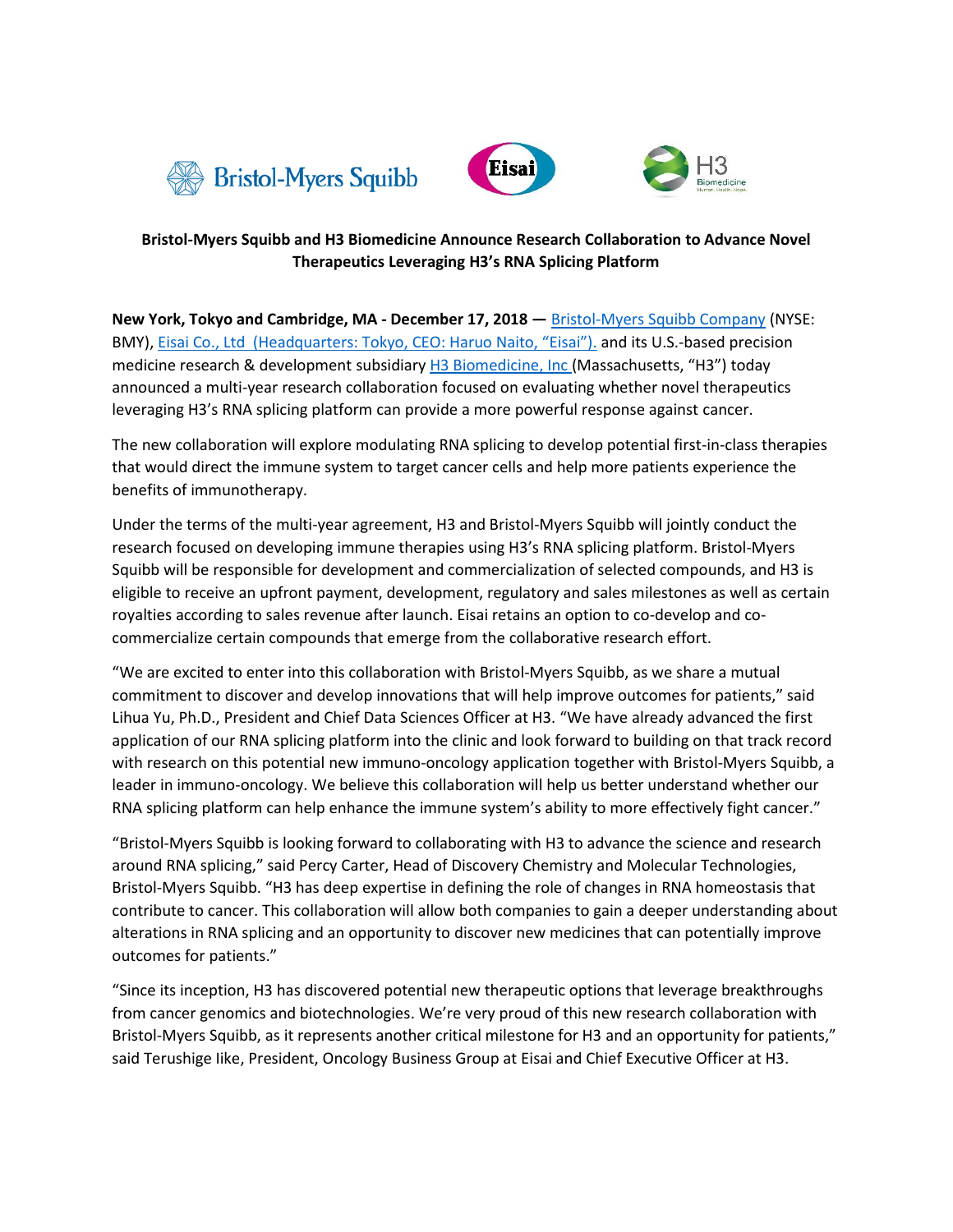## **About Bristol-Myers Squibb**

Bristol-Myers Squibb is a global biopharmaceutical company whose mission is to discover, develop and deliver innovative medicines that help patients prevail over serious diseases. For more information about Bristol-Myers Squibb, visit us a[t BMS.com](http://www.bms.com/) or follow us on [LinkedIn,](https://www.linkedin.com/company/bristol-myers-squibb) [Twitter,](http://twitter.com/bmsnews) [YouTube](https://www.youtube.com/channel/UCjFf4oKibYrHae2NZ_GPS6g) and [Facebook.](https://www.facebook.com/BristolMyersSquibb)

## **About H3 Biomedicine**

H3 Biomedicine, Inc., a Cambridge, Massachusetts-based biopharmaceutical company specializing in the discovery and development of precision oncology treatments using its integrated data science, human biology and precision chemistry discovery engine with the goal of improving the lives of patients. The company was established on December 2010 as a subsidiary of Eisai's U.S. pharmaceutical operation, Eisai Inc. H3 Biomedicine focuses on sustained long-term delivery of its pipeline, collaborating with Eisai Co., Ltd., who provides essential research funding and access to the capabilities and resources of a global pharmaceutical company. For more information, please visi[t www.h3biomedicine.com.](file:///C:/Users/jablonsk/AppData/Local/Microsoft/Windows/INetCache/Content.Outlook/NN243PQW/www.h3biomedicine.com)

### **About Eisai Co., Ltd.**

Eisai Co., Ltd. is a leading global research and development-based pharmaceutical company headquartered in Japan. We define our corporate mission as "giving first thought to patients and their families and to increasing the benefits health care provides," which we call our human health care philosophy. With approximately 10,000 employees working across our global network of R&D facilities, manufacturing sites and marketing subsidiaries, we strive to realize our human health care philosophy by delivering innovative products in various therapeutic areas with high unmet medical needs, including Oncology and Neurology.

As a global pharmaceutical company, our mission extends to patients around the world through our investment and participation in partnership-based initiatives to improve access to medicines in developing and emerging countries.

For more information about Eisai Co., Ltd., please visit [www.eisai.com.](file:///C:/Users/jablonsk/AppData/Local/Microsoft/Windows/INetCache/Content.Outlook/NN243PQW/www.eisai.com)

# **Bristol-Myers Squibb Forward-Looking Statement**

*This press release contains "forward-looking statements" as that term is defined in the Private Securities Litigation Reform Act of 1995 regarding the research, development and commercialization of pharmaceutical products. Such forward-looking statements are based on current expectations and involve inherent risks and uncertainties, including factors that could delay, divert or change any of them, and could cause actual outcomes and results to differ materially from current expectations. No forward-looking statement can be guaranteed. Forward-looking statements in this press release should be evaluated together with the many uncertainties that affect Bristol-Myers Squibb's business, particularly those identified in the cautionary factors discussion in Bristol-Myers Squibb's Annual Report on Form 10-K for the year ended December 31, 2017 in our Quarterly Reports on Form 10-Q and our Current Reports on*